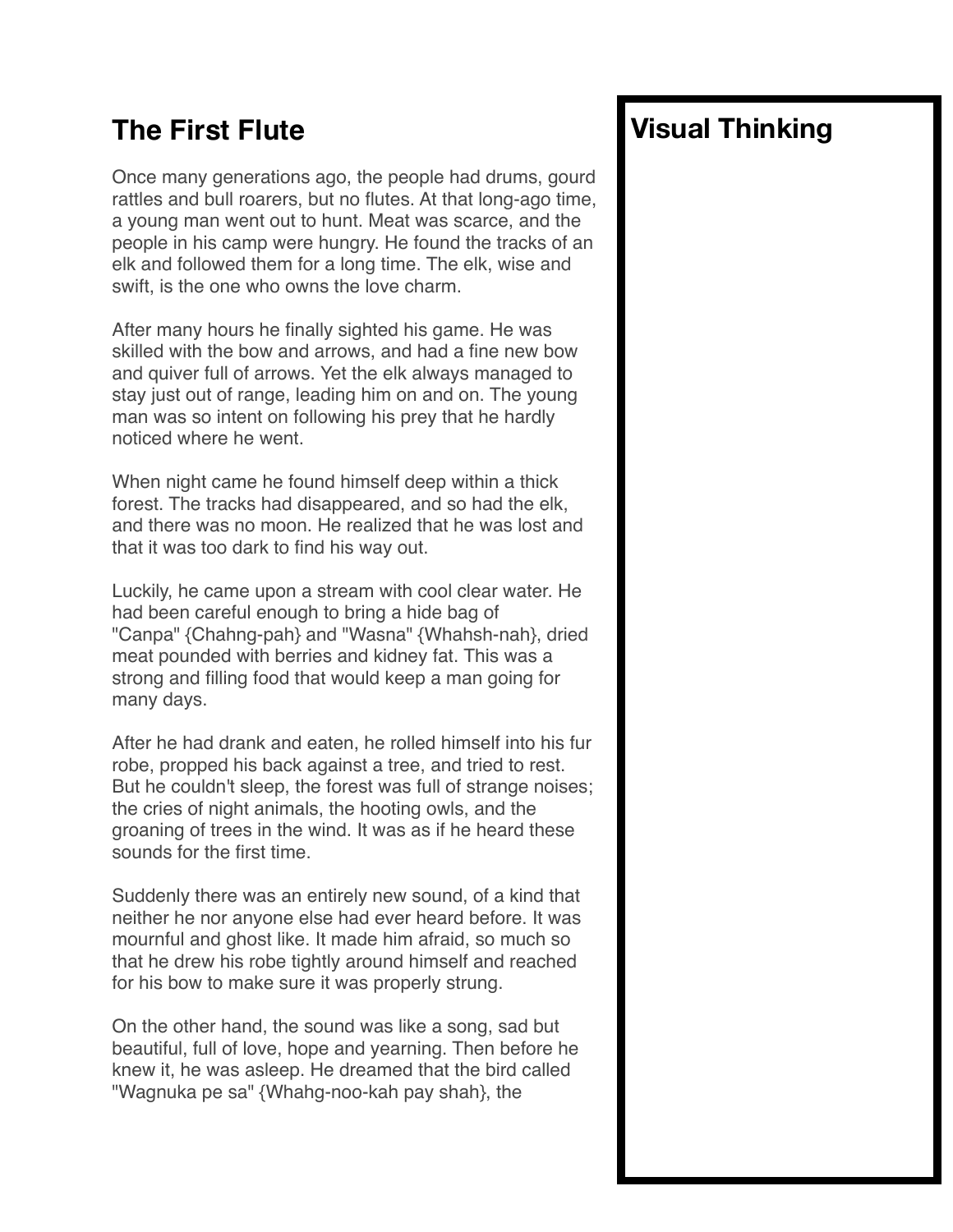Redheaded Woodpecker, appeared singing the strangely beautiful song and telling him, "Okihan, chi waonspekiya niye" {Hoe-kee-hahng Chee Whah-own-shpay-kee-yah nee-yay} "follow me and I will teach you"

When the hunter awoke, the sun was already high. On a branch of the tree against which he was leaning, he saw a redheaded woodpecker. The bird flew away to another tree, and another, but never very far, looking back all the time at the young man as if to say, "Come on !!"

Then once more he heard that wonderful song, and his heart yearned to find the singer. Flying toward the sound, leading the hunter, the bird flitted through the leaves, while its bright red top made it easy to follow. At last it lighted on a Cedar Tree and began hammering on a branch, making a noise like the fast beating of a small drum.

Suddenly there was a gust of wind, and again the hunter heard the beautiful sound right above him.

Then he discovered that the sound came from the dead branch that the woodpecker was tapping his beak on. He realized also that it was the wind that made the sound as it whistled through the holes that the bird had made.

"Kola {ko-lah}, {My friend}" said the hunter, "Let me take this branch home, you can make yourself another one!"

He took the branch, a hollow piece of Cedar wood filled with the holes that the woodpecker had drilled. A branch that was about the length of his forearm. He walked back to the village bringing no meat, but happy all the same.

In his "Tipi" {Tea-pea} the young man tried to make the branch sing for him. He blew on it, he waved it around, but no sound came. This made him so sad, he wanted so much to hear that wonderful new sound. He purified himself in the sweat lodge and climbed to the top of a lonely hill. There, resting with his back against a large rock, he fasted, going without food or water for four days and nights, Praying for the "Hanbleceyapi" {Hahng-blaychay-yah-pee}, {crying for the vision} which would tell him how to make the branch sing.

In the middle of the fourth night, "Wagnuka" {Whahg-noo-

### **Visual Thinking**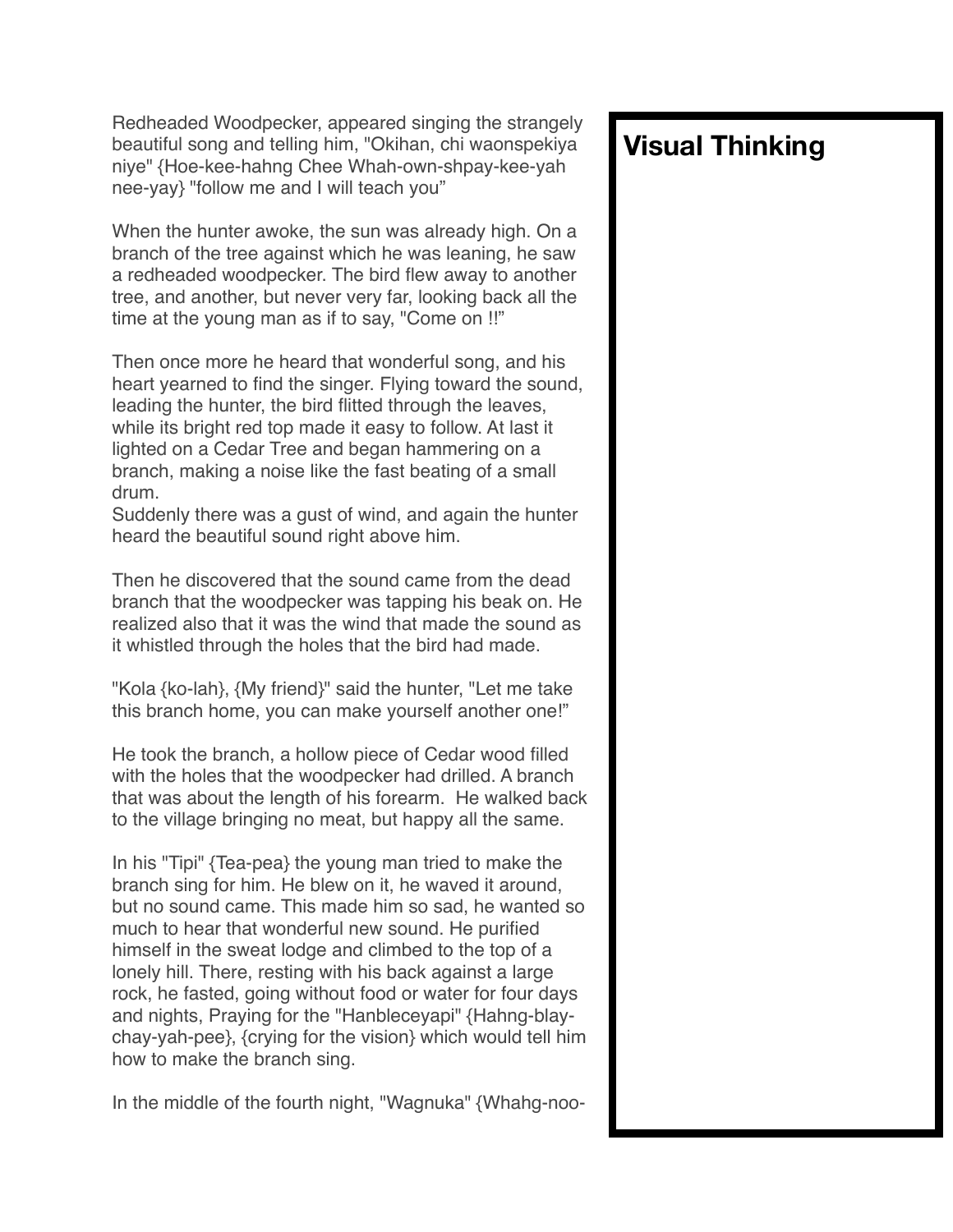kah}, the bird with the bright red top appeared saying, "Yanka niye" {yahng-kah Nee-yay} "Watch me," turning himself into a man, he showed the hunter how to make the branch sing, Saying again and again, "Yanka niye, lecon" {yahng-kah Nee-yay Lay-chone} "Watch me, and do this now," and in his dream the young man watched and observed all that was done, very carefully.

When he awoke, he found a cedar tree, and asking of its forgiveness, he broke off a branch, and working many hours, hollowed it out with a bowstring drill, just as he had seen the woodpecker do in his dream.

He shaped the branch into the form of a bird with a long neck and an open beak. He painted the top of the bird's head with "Washasha" {Whahsh-hahsh-hah}, the sacred red color. And then he prayed, bathing The "Ciyotanka" {Chee-yoe-tahng-kah}, The Flute in the smoke of the sacred incenses. First he used sage, then cedar and finally sweetgrass.

He fingered the holes as he had seen the man-bird do in his vision, meanwhile blowing softly into the mouthpiece. All at once, there was the song, ghost like with a beauty beyond words, drifting all the way to the village, where the people were astounded and joyful to hear it. With the help of the wind and the woodpecker, the young man had brought to them the "Ciyotanka" {Chee-yoetahng-kah} the first flute.

In the village lived an "Itanchan" {Hee-tahng-chahng}, a big chief.

This "Itanchan" {Hee-tahng-chahng} had a daughter who was beautiful beyond mere words. Now, the hunter who had made the flute decided that she was just the woman for him. Thinking of her, he composed a special song, and one night standing behind a tall tree, he played it on his "Ciyotanka" {Chee-yoe-tahng-kah}.

All at once the daughter "Wicincilla" {Whee-cheengcheel-lah} heard it.

She was sitting in her father's "Tipi" eating buffalo meat, and feeling good. She wanted to stay there, in the "Tipi" by the fire, but her feet wanted to go outside.

# **Visual Thinking**